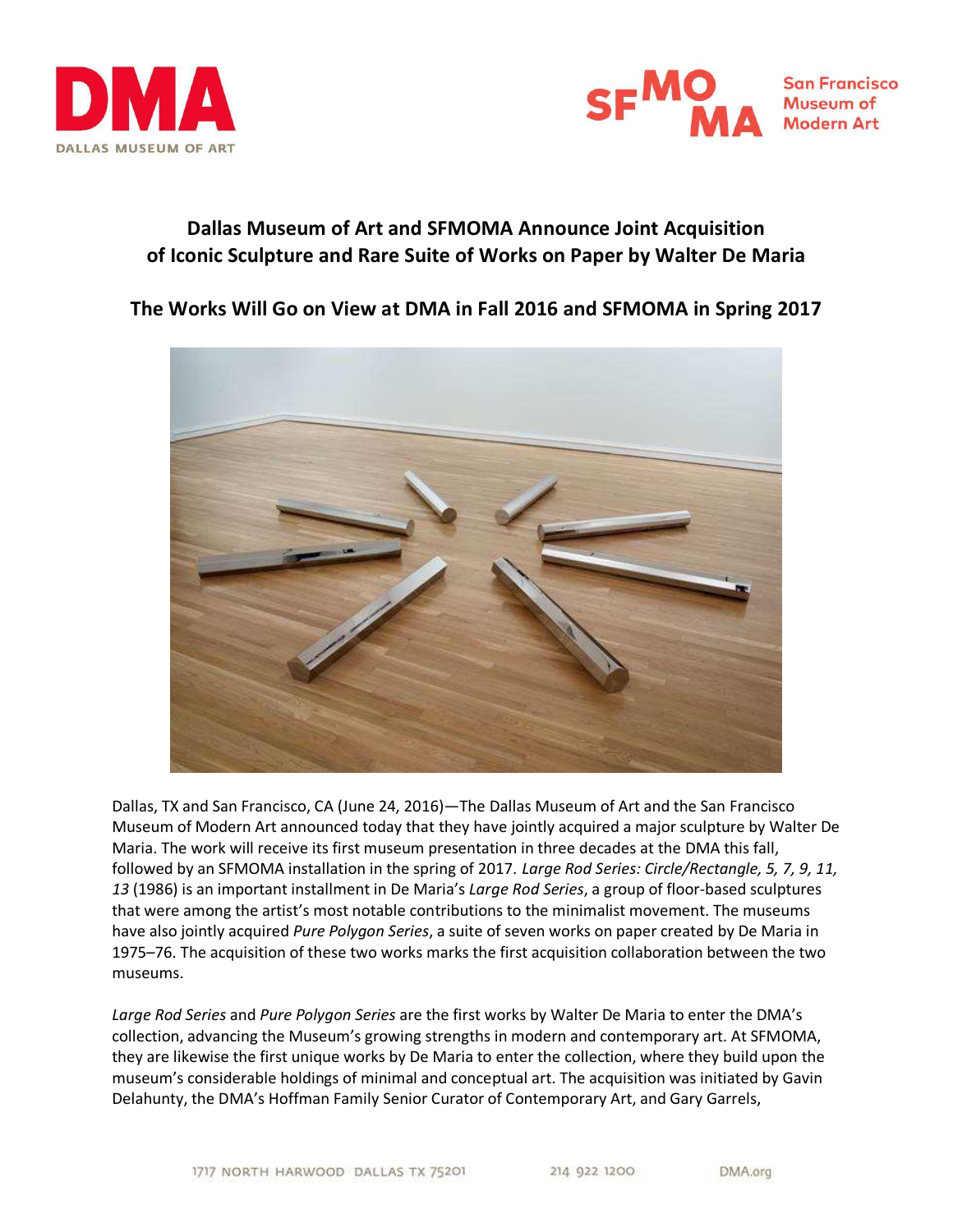SFMOMA's Elise S. Haas Senior Curator of Painting and Sculpture. A new publication will accompany the acquisition, with recent scholarship contributed by Gavin Delahunty; Caitlin Haskell, Assistant Curator of Painting and Sculpture at SFMOMA; and percussionist Jason Treuting. It will be the first publication devoted solely to this influential American artist since his death in 2013.

A towering figure in the history of American Minimalism, Walter De Maria was profoundly influenced by mathematical concepts throughout his five-decade artistic practice. This aesthetic is typified by his iconic Long Rod sculptures, which consist of multiple steel polygonal bars arranged in precise geometric formations. Large Rod Series: Circle/Rectangle, 5, 7, 9, 11, 13 can be installed in three distinct configurations, each of which illustrates a series of mathematical patterns. The sculpture has not been exhibited in a museum setting for 30 years, when it was included in a solo exhibition at Harvard's Fogg Art Museum in 1986.

De Maria's interest in geometry is similarly captured in Pure Polygon Series, a portfolio of abstract geometric drawings produced with a metal stencil. Exemplifying De Maria's long-held precept that "the invisible" should be considered an essential component of artistic production, each drawing is nearly invisible to the naked eye; only from a few inches' distance can viewers identify the faint pencil lines that form the complex polygonal structures on each page. Pure Polygon Series will be displayed alongside Large Rod Series: Circle/Rectangle, 5, 7, 9, 11, 13 at the DMA, illustrating for viewers the common themes of De Maria's creative practice.

"Walter De Maria is undoubtedly one of the giants of 20th-century art. Emerging out of an interdisciplinary network of artists, poets and composers in the early 1960s, he became the exemplar of the minimalist aesthetic and pioneer of Land Art," said Delahunty. "This spectacular pair of works exemplifies De Maria's indelible style, capturing a mathematical precision that transcends form and achieves a subtly poetic effect. We are delighted to partner with SFMOMA on integrating De Maria into our holdings for the first time, accelerating the growth of a modern and contemporary collection that already includes many of his contemporaries."

"Walter is an artist I have long felt belongs in SFMOMA's collection," said Garrels. "And I could not be more pleased to correct this omission and give him the important place he deserves here by partnering with the DMA. As some may know, our museum shares a history with De Maria already. Growing up in the Bay Area, he was introduced to modern art in our galleries. Now, decades later, it will be an honor to present two superb examples of his work at SFMOMA, where his art is a natural fit alongside so many of his generational peers in our collections of postwar painting and sculpture. "

Large Rod Series: Circle/Rectangle, 5, 7, 9, 11, 13 was acquired for the DMA through the DMA/amfAR Benefit Auction Fund and for the San Francisco Museum of Modern Art through the Phyllis C. Wattis Fund for Major Acquisitions. Pure Polygon Series was acquired for the DMA through the Janet Kendall Forsythe Fund in honor of Janet Kendall Forsythe on behalf of the Earl A. Forsythe family and for the San Francisco Museum of Modern Art through the Accessions Committee Fund.

### About Walter De Maria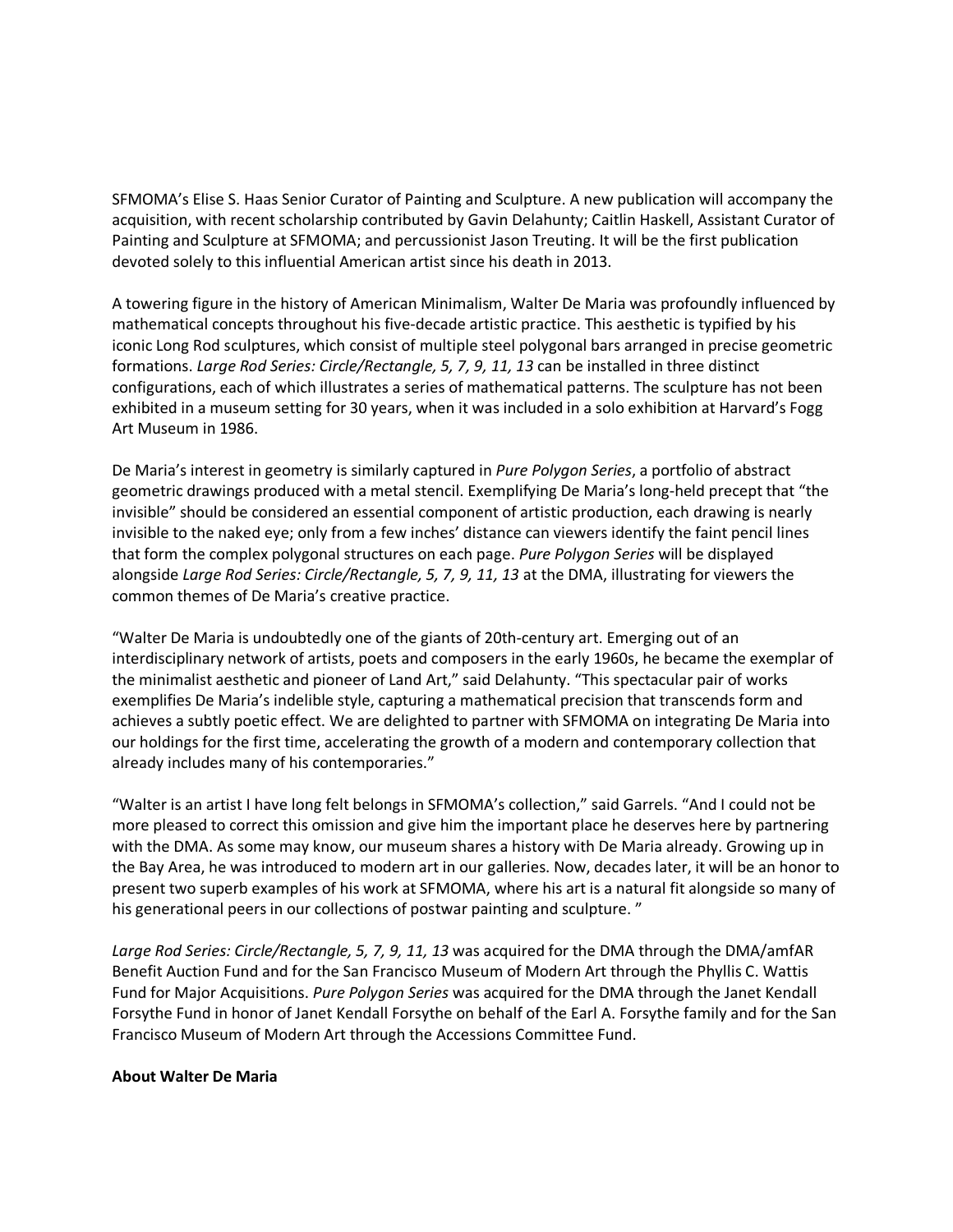Walter De Maria (1935–2013) was an American artist associated with minimal, conceptual, installation, and Land art. Born in Albany, California, De Maria studied history and art at the University of California, Berkeley. In 1960 he moved to New York City, where he continued to live and work. He is best known for The Lightning Field (1977), a long-term installation in western New Mexico made up of 400 pointed stainless steel poles arranged in a grid over an area measuring one mile by one kilometer. His work was included in the infamous "Primary Structures" exhibition at the Jewish Museum, New York, in 1966. De Maria has had numerous international shows at venues including Dia Beacon (2010); the Kunsthaus Zürich (1999); the Museum für Moderne Kunst, Frankfurt (1991); Moderna Museet, Stockholm (1989); the Staatsgalerie Stuttgart (1987); the Museum Boymans-van Beuningen, Rotterdam (1984); Centre Georges Pompidou, Paris (1981); and Kunstmuseum Basel (1972).

[Image: Walter De Maria, Large Rod Series: Circle/Rectangle 5, 7, 9, 11, 13, 1986, stainless steel, Dallas Museum of Art through the DMA/amfAR Benefit Auction Fund and San Francisco Museum of Modern Art, 2015.47.1.a–I, © 2016 Estate of Walter De Maria]

## About the Dallas Museum of Art

Established in 1903, the Dallas Museum of Art (DMA) is among the 10 largest art museums in the country and is distinguished by its commitment to research, innovation and public engagement. At the heart of the Museum and its programs is its global collection, which encompasses more than 23,000 works and spans 5,000 years of history, representing a full range of world cultures. Located in the nation's largest arts district, the Museum acts as a catalyst for community creativity, engaging people of all ages and backgrounds with a diverse spectrum of programming, from exhibitions and lectures to concerts, literary events, and dramatic and dance presentations. Since the Museum's return to free general admission in 2013, the DMA has welcomed more than two million visitors, and enrolled more than 100,000 people in DMA Friends, a free program focused on active engagement with the Museum that is available to anyone who wishes to join. For more information, visit **DMA.org**.

The Dallas Museum of Art is supported, in part, by the generosity of DMA Members and donors, the citizens of Dallas through the City of Dallas Office of Cultural Affairs, and the Texas Commission on the Arts.

### About the San Francisco Museum of Modern Art

Founded in 1935 as the first West Coast museum devoted to modern and contemporary art, a thoroughly transformed SFMOMA, with significantly enhanced gallery, education and public spaces, opened to the public on May 14, 2016. With six art-filled terraces, a new sculptural staircase and Roman steps where the public can gather, access to 45,000 square feet of free art-filled public space and free admission for visitors age 18 and younger, SFMOMA is more welcoming and more connected to San Francisco than ever before.

###

#### For more information, please contact:

Jill Bernstein Dallas Museum of Art 214-922-1802